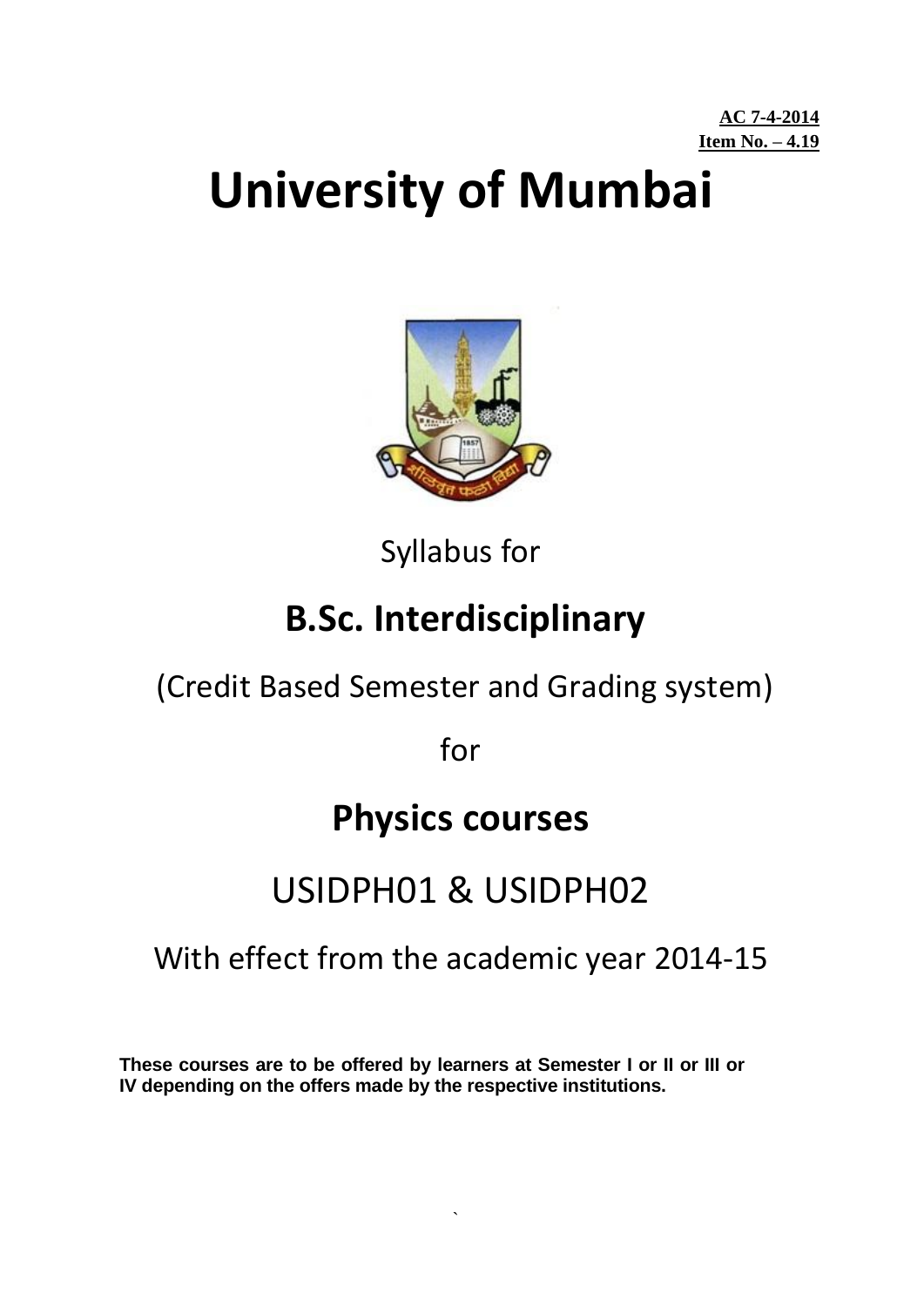#### **Preamble:**

As per the perspective plan of the University which was approved by the Management Council on  $11<sup>th</sup>$  September 2013 & subsequently by the Academic Council on  $19<sup>th</sup>$  September 2013, University of Mumbai is going to offer B.Sc. Interdisciplinary programme under the category of Innovative programmes from the academic year 2014-2015. The main objective of this course is to make the learner well versed with all science disciplines as science graduate so that he/she can have scope in schools, banks or any offices as well as they can persue post graduation in the major subject.

#### **The Rational:**

The basic thoughts and understanding in the programme of BSc with interdisciplinary science is, many or around 60 % students after their graduation leave higher education and opt for jobs. These jobs are in Government offices, Municipal Corporations, private companies or, in schools as teachers. They are absorbed as science graduates. Even when the students opt for management carriers they are considered as science graduates at entry level. Thus the specialization or the major subject does not have relevance unless the students want to pursue the carrier in the field of research or higher education. Similarly those who enter in jobs of teachers find it difficult to teach other science subjects as required, than the subject of specialization, because they are not exposed to those branches of science.

With all these requirements of job market University has decided to introduce the graduation course in science as BSc interdisciplinary science. In this a learner can take two subjects from science discipline at first year level, from among these one subject can be selected at Second Year and the same will be continued as major subject along with applied component for final year B. Sc. The learner will earn 70 credits as explained in this subject like the existing system. In first year instead of the third subject the learner can opt any subject from the prescribed modules and as per the availability in the college / institute where admitted. These modules can be called as interdisciplinary modules. At the second year level instead of the second minor subject the learner can opt the modules from the interdisciplinary modules. The foundation course is also modified for interdisciplinary science which includes topics like Law, Economics, Sociology, Political Science etc.

Thus the learner will earn 70 credits in the major subject as obtained by any student in current traditional method. The remaining 50 credits can be earned from the interdisciplinary courses. The modules of interdisciplinary courses can be from science branches or arts / commerce / law / fine arts branches.

The systematic and planned curricula from these courses shall motivate and encourage learners to understand basic concepts of Physics.

#### **Objectives:**

To develop analytical abilities towards real world problems

`

- To familiarize with current and recent scientific and technological developments
- To enrich knowledge through problem solving, hands on activities, study visits, projects etc.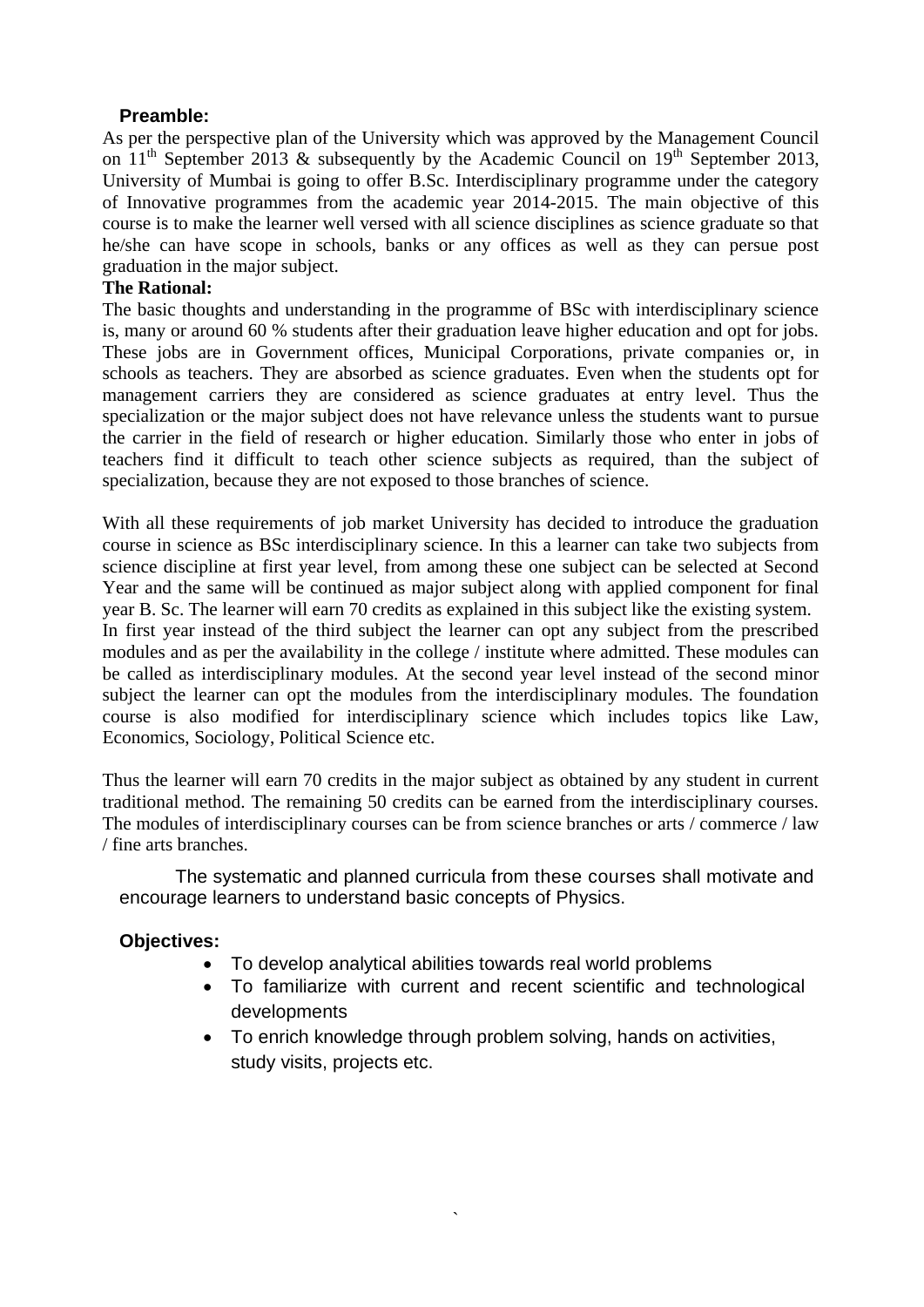| Course               | Title                                   |
|----------------------|-----------------------------------------|
| USIDPH01             | Mechanics, Heat and Thermodynamics      |
| USINPH <sub>02</sub> | <b>Modern Physics, Electromagnetics</b> |
|                      |                                         |

For each theory course:45 Lectures per course /2Credits per course. Each course will have minimum 4 practicals

#### MODULE I USIDPH01

### Mechanics, Heat and Thermodynamics

#### **Lectures: 45 Credits:2**

#### **Learning Outcomes:**

On successful completion of this course students will be able to:

- 1. Understand Newton's laws and apply them in calculations of the motion of simple systems.
- 2. Use the free body diagrams to analyse the forces on the object.
- 3. Understand the concepts of energy, work, power, and the concepts of conservation of energy.
- 4. Understand the concepts of elasticity, surface tension and be able to perform calculations using them.
- 5. Understand the properties of and relationships between the thermodynamic properties of a pure substance.
- 6. Apply the laws of thermodynamics to formulate the relations necessary to analyse a thermodynamic process.
- 7. Understand the types of thermometers and their usage.
- 8. Demonstrate quantitative problem solving skills in all the topics covered.

#### **Unit I**

#### **1. Newton's laws of motion (8 )**

Newton's First, Second and Third Law and their explanation, working with Newton's First and Second Law. Various types of forces in nature, concept of field. Frame of reference (Inertial, Non-inertial), Pseudo Forces (e.g. Centrifugal Force)

#### **2. Work and Energy (7)**

Kinetic Energy, Work and Work-EnergyTheorem, Calculation of Workdone with Constant Force, Variable Force, Illustration. Conservative and Non-conservative Forces. Potential energy and conservation of Mechanical energy. Change in potential energy in rigid body motion, Mass-energy equivalence

#### **Unit II**

#### **1. Elasticity (6)**

` Hook's law and coefficient of elasticity, Young's modulus, Bulk modulus and Modulus of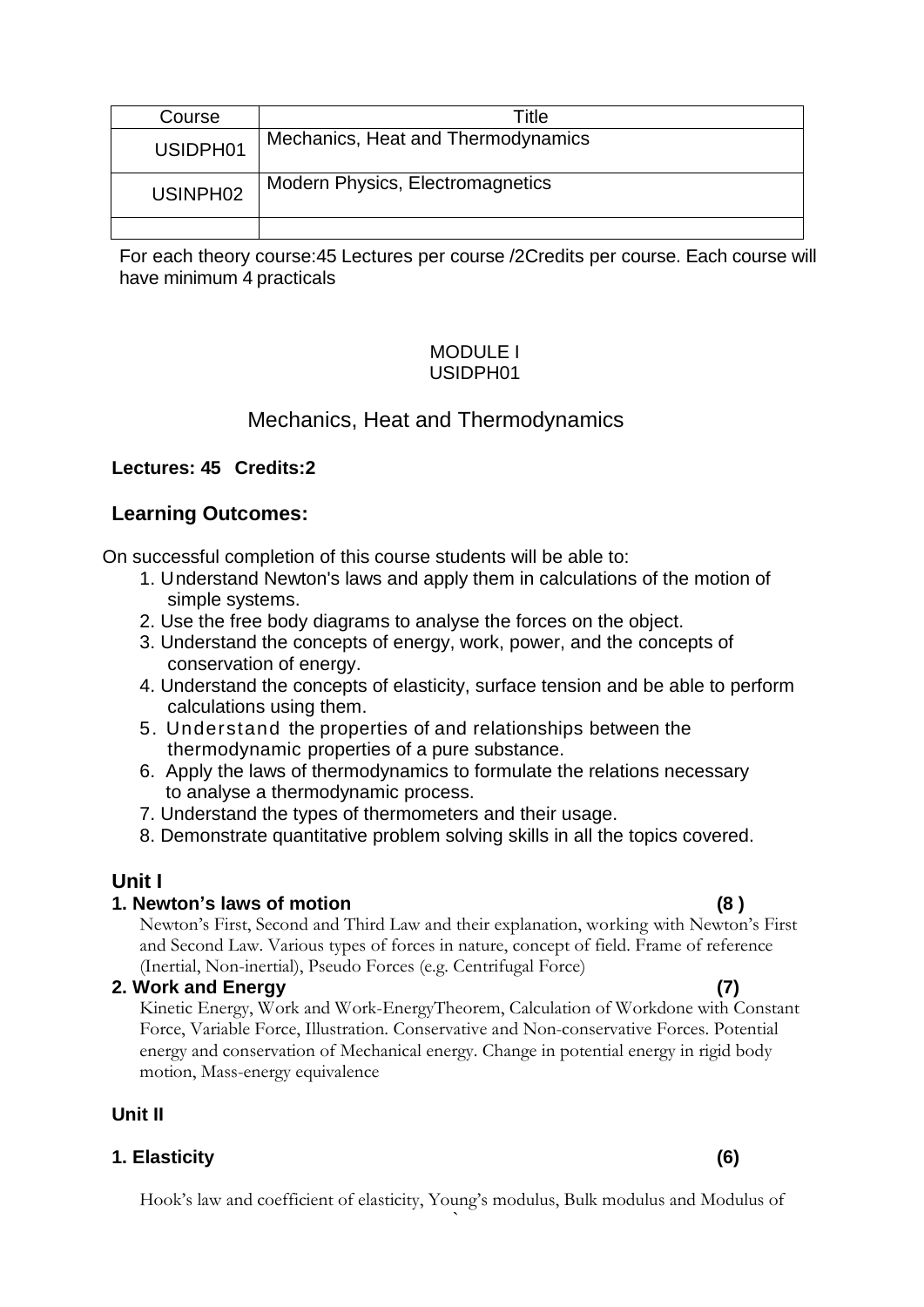rigidity, Work done during longitudinal strain, volume strain, and shearing strain, Poisson's ratio, Relation between three elastic moduli $(Y, \eta, K)$ 

Determination of Y of rectangular thin bar loaded at the centre,

### **2. SurfaceTension (5)**

Surface Tension, Angle of Contact, Capillary Rise Method, Energy required to raise a liquid in capillary tube, Factors affecting surface tension, Applications of Surface Tension

### **3. Viscosity and Fluid Mechanics (4)**

Concept of Viscous Forces and Viscosity, Pressure in a fluid and buoyancy, Pascal's law, Pressure difference and Buoyant Force in accelerating fluids, Steady and Turbulent Flow, Reynolds's number, Equation of continuity, Bernoulli's Principle, Application of Bernoulli's equation i) Speed of Efflux, ii) Ventury meter, iii)Aspirator Pump, iv)Change of plane of motion of a spinning ball.

### Unit III

### **1. Concepts of Thermodynamics (6)**

Thermodynamic state of a system and Zero<sup>th</sup> law of Thermodynamics, Thermodynamic Equilibrium, Adiabatic and isothermal changes, Work done during isothermal changes, Adiabatic relations for perfect gas, Work done during adiabatic change, Indicator Diagram, First law of Thermodynamics, Reversible and irreversible processes

### **2. Applied Thermodynamics (5)**

Conversion of Heat into Work and its converse, Carnot's Cycle and Carnot's Heat Engine and its efficiency, Second law of Thermodynamics

#### **3. Thermometry (4)**

Temperature Scales: Centigrade, Fahrenheit and Kelvin scale Principle, construction and working of following thermometers

- i. Liquid and gas thermometers
- ii. ResistiveTypeThermometer
- iii. Thermocouple as thermometer

### **Reference Books:**

- 1. Concepts of Physics: H. C. Varma, Bharati Bhavan Publishers
- 2 Problems in Physics: P.K. Srivastava, Wiley Eastern Ltd.
- 3. University Physics: Sears and Zeemansky, XIth edition, Pearson education
- 4. Applied Fluid Mechanics: Mott Robert, Pearson Benjamin Cummir, VI Edition,
- Pearson Education /Prentice Hall International, New Delhi
- 5. Properties of Matter: D.S. Mathur, Shamlal Chritable Trust New Delhi
- 6. Mechanics: D.S Mathur,S Chand and Company New Delhi-5.
- 7. Physics: 4<sup>th</sup> Edition, Volume I, Resnick/Halliday /Krane JOHN WILEY & SONS (SEA) Pvt LTD
- 8. Heat and Thermodynamics: Brijlal, N. Subrahmanyam, S.Chand & Company Ltd, New Delhi
- 9. Thermal Physics (Heat &Thermodynamics):A. B. Gupta, H.P. Roy Books and Allied (P) Ltd, Calcutta.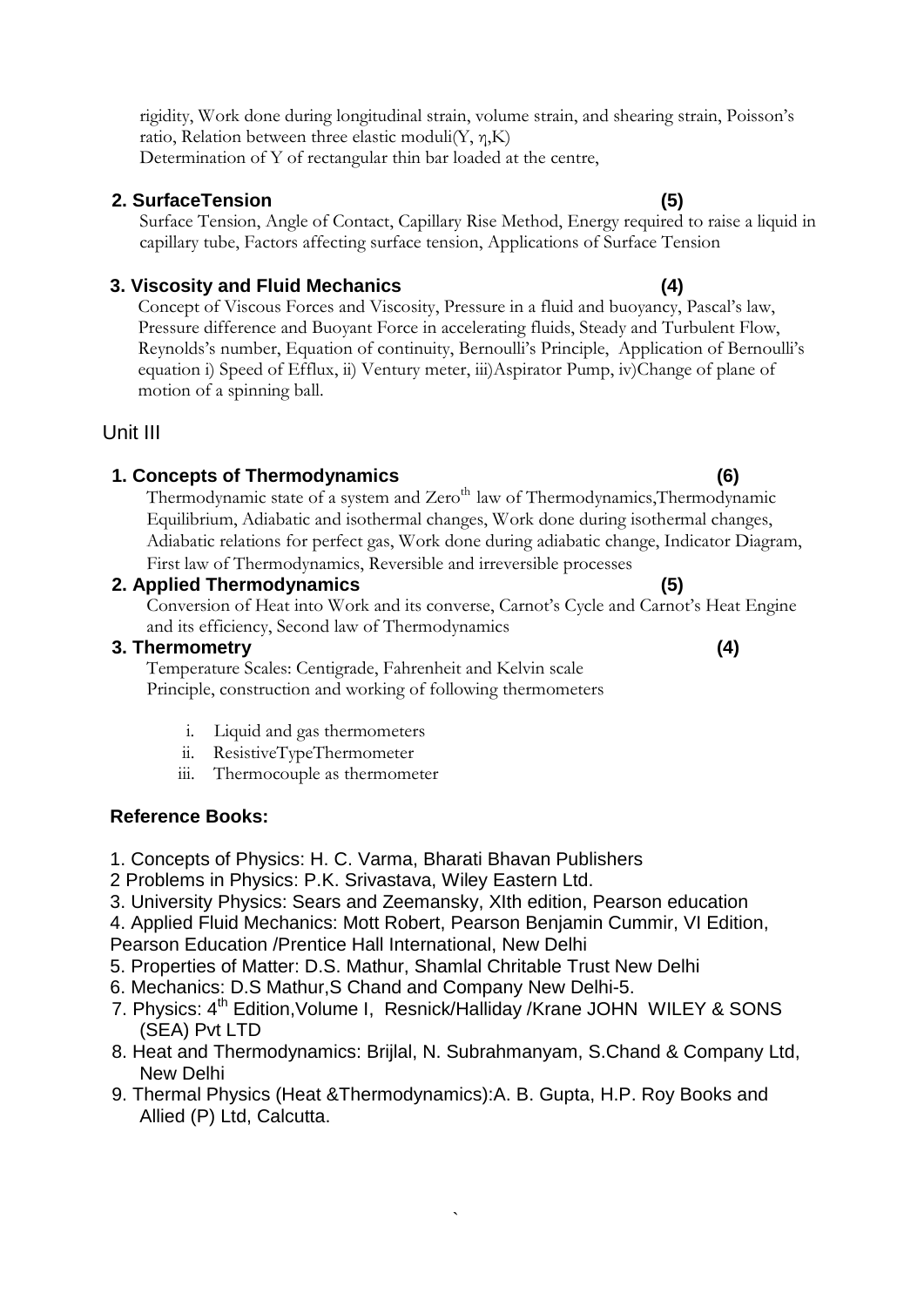Practicals USIDPHP1:

- A. 1. MI of Flywheel
- 2. Determination of coefficient of viscosity by Poiseulli's method
- 3. Determination of Y and n by flat spiral spring
- 4. Determination of Y by bending
- 5. Surface Tension by Jaeger's method.
- 6. Temperature coefficient of resistance
- 7. Study of thermocouple and determination of inversion temperature
- 8. Thermal conductivity by Lee's method

Students have to perform minimum five experiments from above list (A) and record them in journal. Certified journal is compulsory in order to appear for the practical exam. The practical examination will be based on these experiments.

B. Any one equivalent to two experiments

- 1. Students should collect the information of at least five Physicists with their work.
- 2. Students should carry out mini-project
- 3. Study tour. Students participated in study tour must submit a study tour

`

report.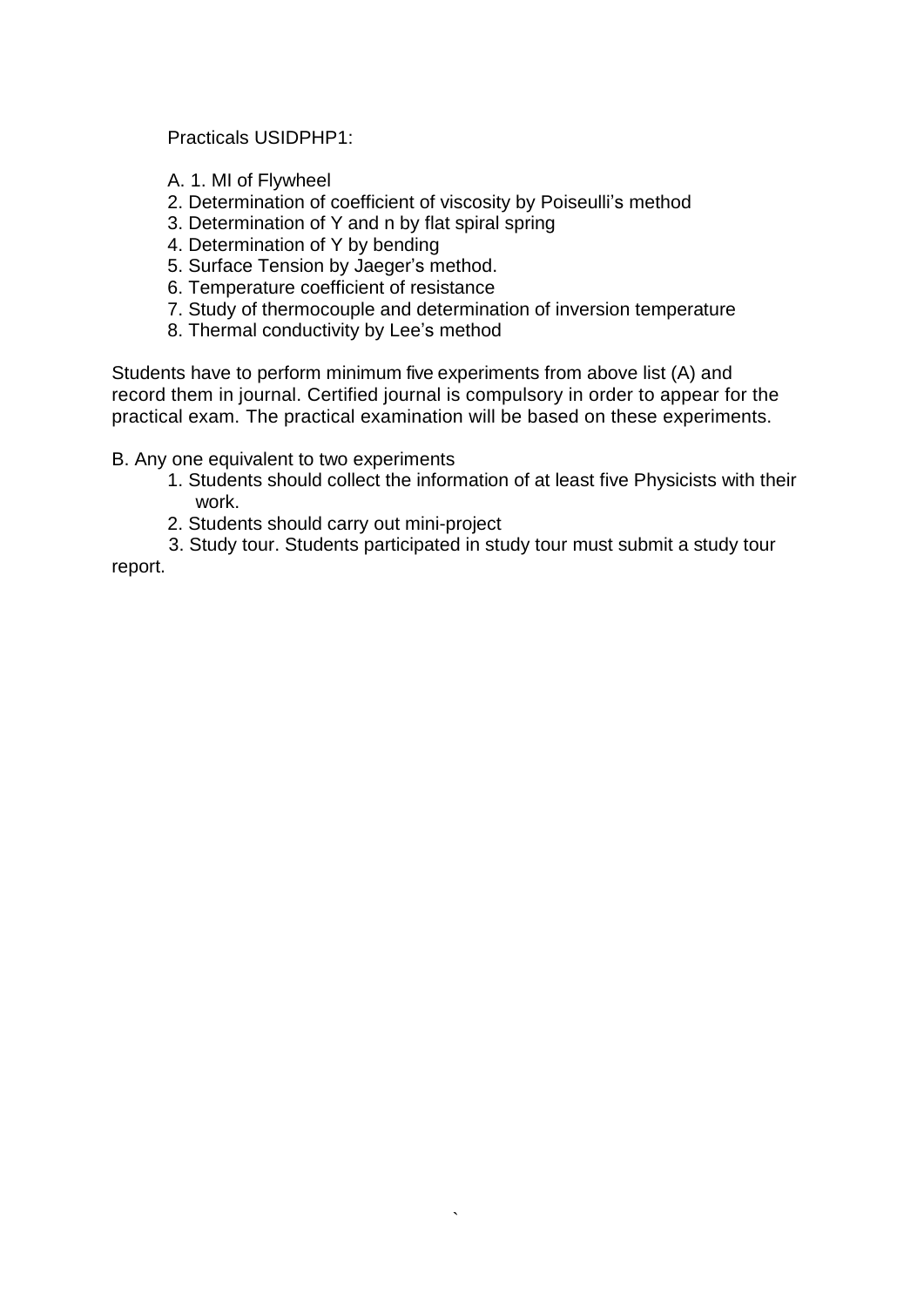#### **Module II USIDPH02**

#### **Modern physics and Electromagnetics**

#### **Lectures:45 Credits:2 Learning Outcomes:**

On successful completion of this course learners will be able to:

- 1. Demonstrate an understanding of electromagnetic waves and its spectrum.
- 2. Understand the types and sources of electromagnetic waves and applications.
- 3. To understand the general structure of atom, spectrum of hydrogen atom.
- 4. To understand the atomic excitation and LASER principles.
- 5. Demonstrate an understanding of the electric force, field and potential, and related concepts, for stationary charges.
- 6. Calculate electrostatic field and potential of simple charge distributions using Coulomb's law and Gauss's law.
- 7. Demonstrate an understanding of the magnetic field for steady currents using Biot-Savart and Ampere's laws.
- 8. Demonstrate an understanding of magnetization of materials.
- 9. Demonstrate quantitative problem solving skills in all the topics covered.

#### **Unit I**

#### **1. Physics of Atoms (8)**

#### Atomic Models: Thompson and Rutherford, Atomic Spectra, Bohr Theory, Hydrogen atom Spectra, Frank Hertz experiment, The LASER, Absorption, Spontaneous Emission, and Stimulated Emission, Population, Inversion and Laser Action, Applications of Lasers.

#### **2. Electromagnetic Waves (7)**

Historical Perspective and production of Electromagnetic Waves, Hertz experiment, Electromagnetic spectrum, Planck hypothesis of photons (Concept only), Sources of electromagnetic waves: Radio waves, Microwaves, Infrared, Visible light, Ultraviolet, X-rays, Gamma rays, Applications of electromagnetic waves: micro-wave oven, RADAR, X-ray radiography and CT Scan, Solar cell

#### **Unit II**

#### **1. Electrostatics (15)**

Revision of Coulomb's law, Superposition principle, Electric field due to an electric dipole, line and disc, Revision of Gauss's law, Coulomb's law from Gauss's law, Gauss's law applications in Cylindrical, planar and spherical symmetry, Electric Dipole, Electric dipole and dipole moment, Electric potential and intensity at any point due to dipole, Torque on a dipole placed in an electric field

#### **Unit III**

#### **1. Magnetostatics (7)**

Revision of Biot-Savart's law with examples, Amperes' law,e.g.Solenoid and Toroid, Gauss law for magnetism

- **2. Magnetic properties of materials (8)**
-